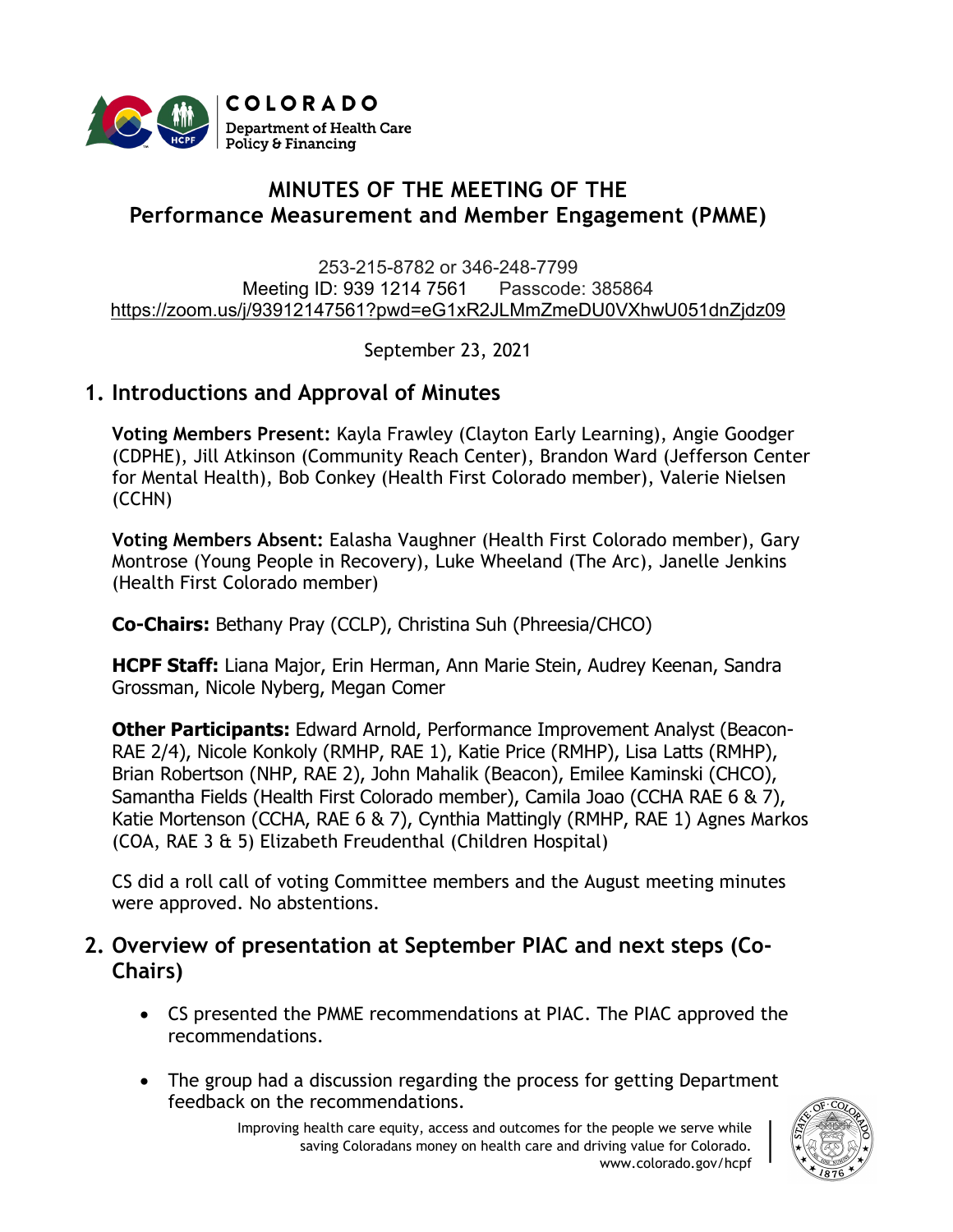• An action item from PIAC is to define a timeline for hearing back from the Department on subcommittee recommendations.

# **3. Child and adolescent Well-child KPI: Data review (Christina Suh, Liana Major)**

- Colorado is one of the lower performing states with meeting well-child visits goals. Why is Colorado doing so poorly?
- Well-Child visit is a new KPI this year: Part 1(0-15 month and 15-30 months) and Part 2 (3-21 years)
- HEDIS: National measures that are used to measure quality of care. Allows us to compare Colorado to other states and other payor organizations
- Why are well-child visits so important?
	- $\circ$  Help the providers monitor the child since this is a time of rapid growth and development.
	- $\circ$  Anticipatory guidance, what will happen next.
	- $\circ$  The immunization schedule is harmonized with the well-child visits.
- American Academy of Pediatrics and Bright Futures puts together a recommended schedule of visits and what to do during the visits.
- These KPIs are part of the Alternative Payment Model (APM) measure set. Starting in January 2022 pediatric practices will be required to track on these.
- Healthy Communities program has been imbedded into the programs through the RAEs.
- EPSDT Medicaid program provides all children with access to preventive screening and treatments

LM walked the group through the well-child data broken down by several categories (e.g. race and ethnicity, RAE, language, sex assigned at birth)

- $\circ$  High level goal is to get children in for 80% of their recommended visits.
- o Highest performing sub-groups are Asian and Hispanic/Latino children across all the age groups.

Improving health care equity, access and outcomes for the people we serve while saving Coloradans money on health care and driving value for Colorado. www.colorado.gov/hcpf

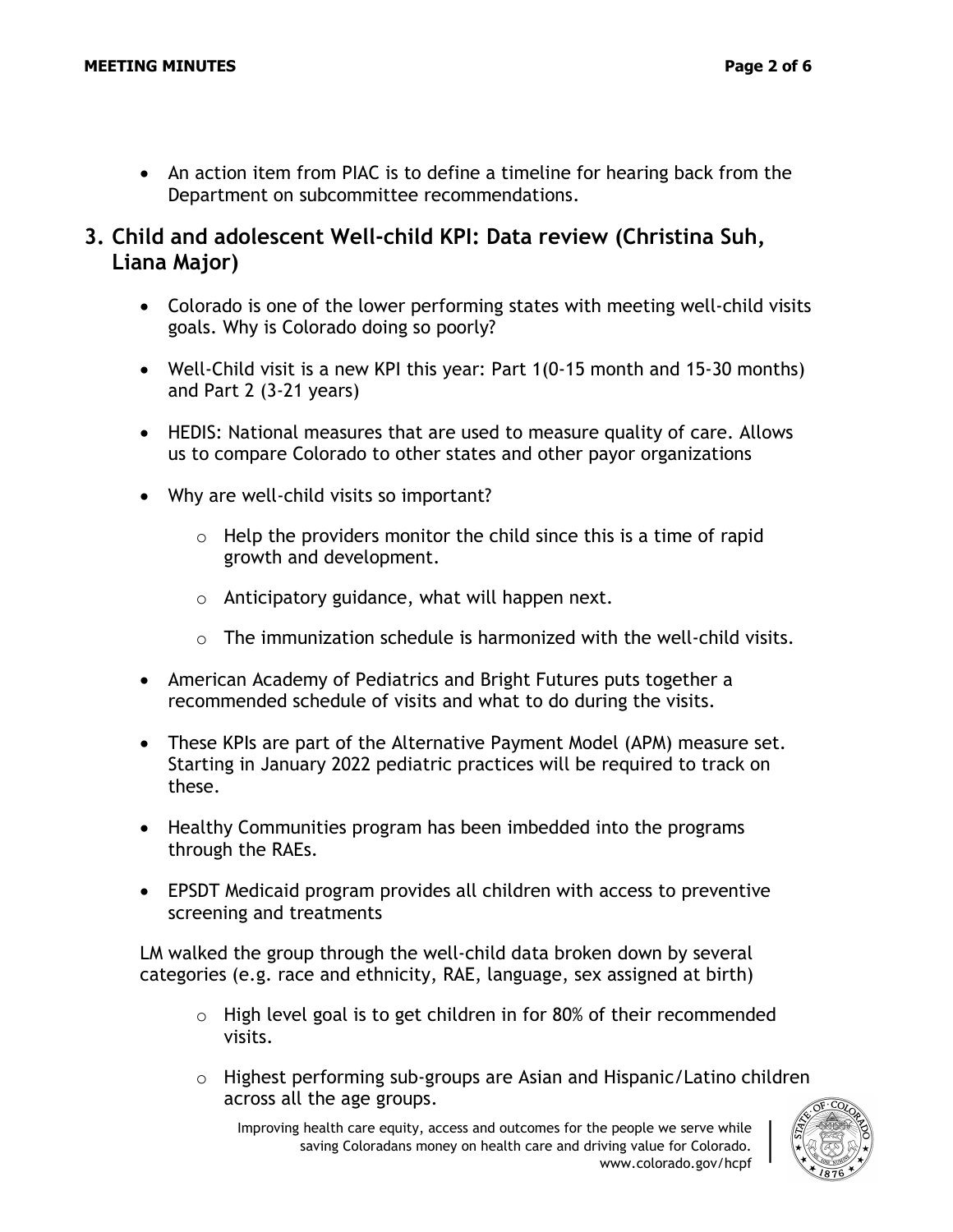- o There are disparities by race and ethnicity, age, RAE, language.
- o NN noted that this is a new HEDIS measure, so we only have 2020 data and not a lot of historical data to go backward.
	- National benchmark data is proprietary so it can't be shared.
- Discussion of the data
	- $\circ$  One person mentioned that it would be helpful to see longer spans of data (as kids get older). This might help us understand where bigger drop-offs occur in the number of well-child visits. This data is surprising, and there is interest in exploring why Colorado is performing so poorly.

Action Item: LM said she would look into finding that data.

- o BP asked if every state sees a drop-off with time for well-child visits as the kids get older? How does Colorado compare in this dropoff? What age do we want to focus on?
- $\circ$  BP asked if the group wants to understand more about why all these well-child visits are important? In other words, do we need to make the case?
	- One person commented that understanding the connections helps us understand why this metric matters. Looking at trends can help us understand the value in looking at these measures.
	- Department leadership is on board with improvement efforts on this measure. There is no need to convince them.
- $\circ$  CS asked if the Department can track immunization data with wellchild data? NN said the age groups don't match up unfortunately so they are a little off.

Action Item: NN to talk to Quality Data Analyst to see if this could be matched up.

- One person asked how Members are supposed to know when they are supposed to bring their children in?
	- $\circ$  CS said that this involves education which can first occur in the newborn nursery, and then when the parent brings the child in for their well-child visits. The intensity of the education varies.

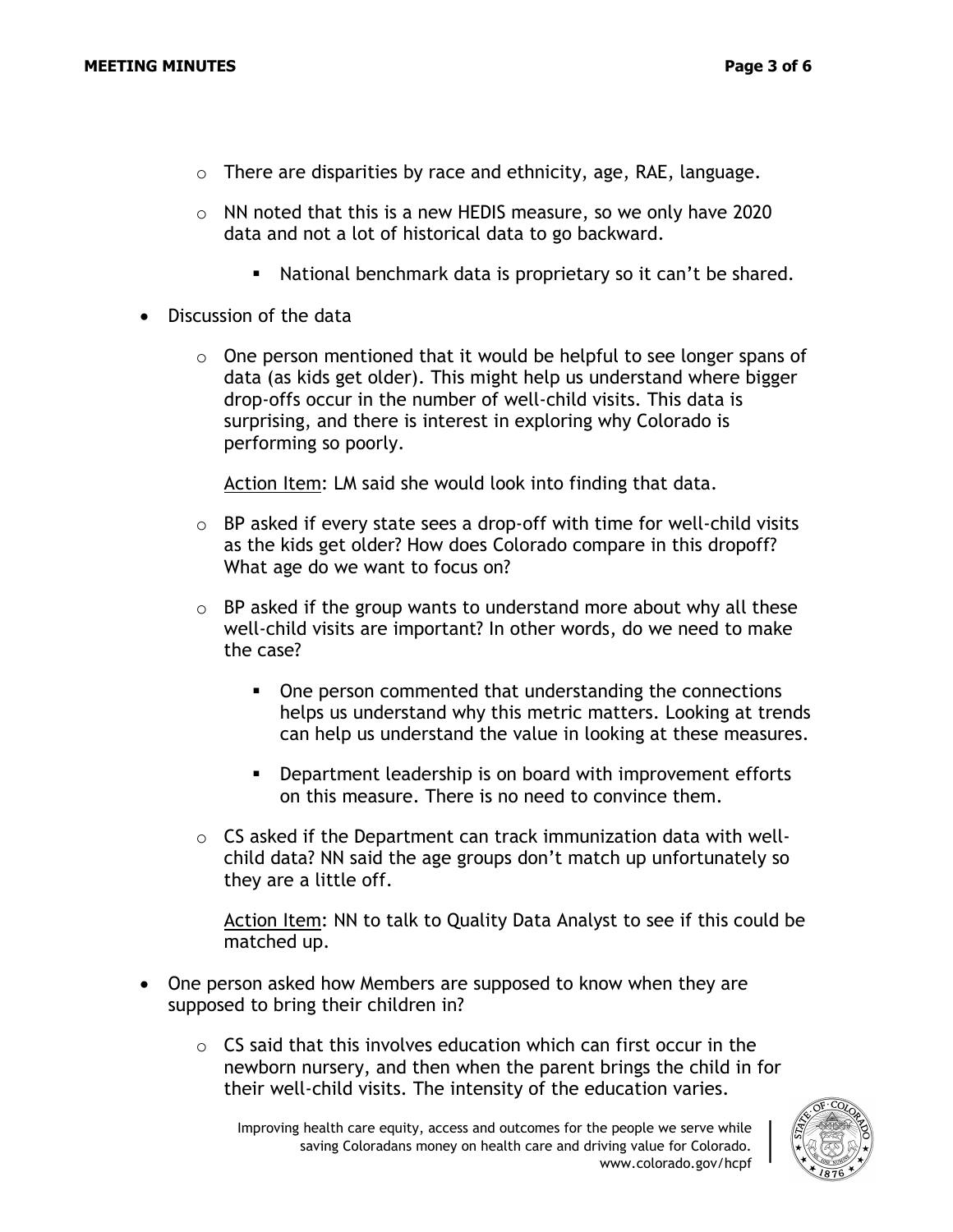- One helpful tip is to schedule the next well-visit before the family leaves the clinic.
- One person asked about how this data could be used to demonstrate a value in home visiting.

#### **4. Child and adolescent Well-child KPI: RAE perspective and approach (Lisa Latts, M.D. and Katie Price, M.D., RMHP)**

Dr. Latts discussed RMHP's approach to the child and adolescent well-child KPIs. They have grouped all their KPIs into subgroups for like categories including a pediatric sub-group.

Dr. Price has been working on the pediatric measures. They created three different buckets for these KPIs: preventive, treatment and a chronic condition bucket. In pediatrics so much is in the preventive bucket and so much of this can be done in the well-check visit.

- Getting the kids in for well-child visits helps when they need to come in for sick visits.
- Data are out there to show that children who come in for well child visits are less likely to use the emergency room/urgent care. There is more new research that demonstrates this.
	- o One person requested to see the research about the value of the-well child visit

Bright Futures – started 1990 at the Federal Government level, updated annually

- Unified approach to the well-child checkup.
- Three Main components: history, physical exam, and anticipatory guidance on what is coming next for the next visit.
	- $\circ$  Part 1: Need to get 6 visits out of the 7
	- o Part 2: Need to get 2 visits out of 3
	- o Part 3: Need to get in annually for well-child visit

What interventions has RMHP done?

the child back on schedule); emphasizing the value of the well-child visit<br>Inproving health care equity, access and outcomes for the people we serve while saving Coloradans money on health care and driving value for Colorado. www.colorado.gov/hcpf • Education about getting kids back on the Well-child visit schedule (especially for infants, there are many visits close in time, important to get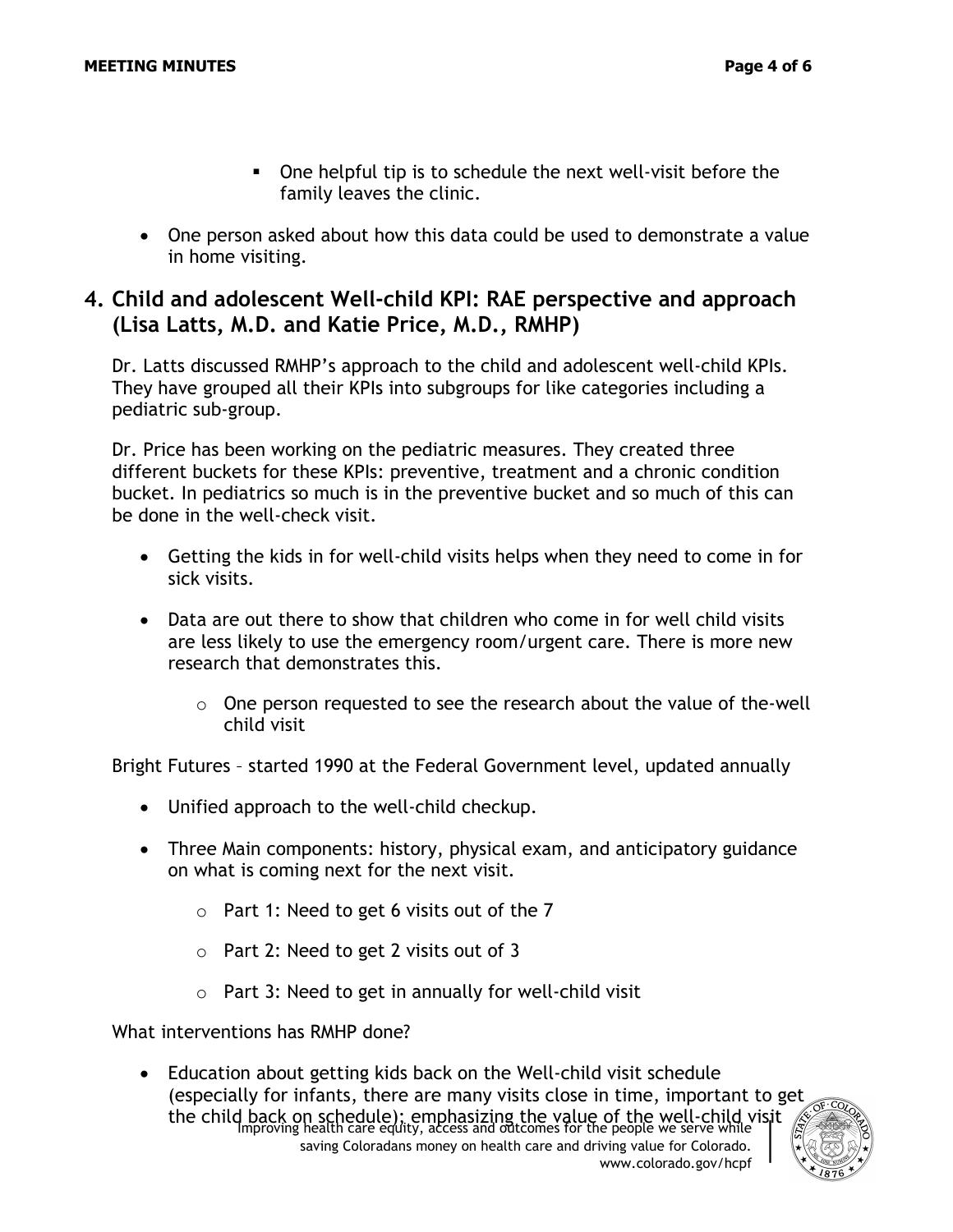(ongoing education of why these visits are important); social media campaigns to reach members consistently and across different routes;

emailing RAE members regarding vaccine schedule and remind them of the overlap with well-child visit schedule; provider education on the interval of the visit related to billing (used to be that it had to be 365 days but now it is one visit in a calendar year); partnering with school-based clinics; involving care management and helping parents understand what is going to happen in the near future and what visits are expected; and telemedicine.

• Provider mindset about the annual visit (365 days versus calendar year) is pervasive and important to change.

Sports physical versus well-child visit

- Undoing of a mindset
- Urgent care centers are making money on the sports physical. This is not really a well-child visit and this will take work to change the mindset
- A question was raised regarding the Member experience: What is the experience of the Member, what is the value of the well-child visit, and what value do Members see?
	- $\circ$  Valuable to have community partners all working towards the same goal.
	- $\circ$  RAE 6/7 shared that they have partnered with schools that allow them to put educational flyers in the folders regarding well-child visits
	- $\circ$  These partnerships allow consistent messaging. They take a while to build and grow but are valuable
- One member shared a program that was used in New Mexico. They set up an incentive point system, where the families earned points for coming in for Well-child visit. Kids got to pick a prize when they earned certain levels of points.
- Children's Hospital Clinic has a quality improvement initiative that was started a few years ago that set up incentives for parents to bring their children into clinic. Parents get small incentives like onesies or diapers when they bring their children in for their well-child visits. Then, if they make it to the 1-year visit they get a larger incentive like a gift card.
	- $\circ$  The program is philanthropy funded.
	- $\circ$  Clinic has found that it did increase the rate of well-child visits.<br>Improving health care equity, access and outcomes for the people we serve while saving Coloradans money on health care and driving value for Colorado. www.colorado.gov/hcpf